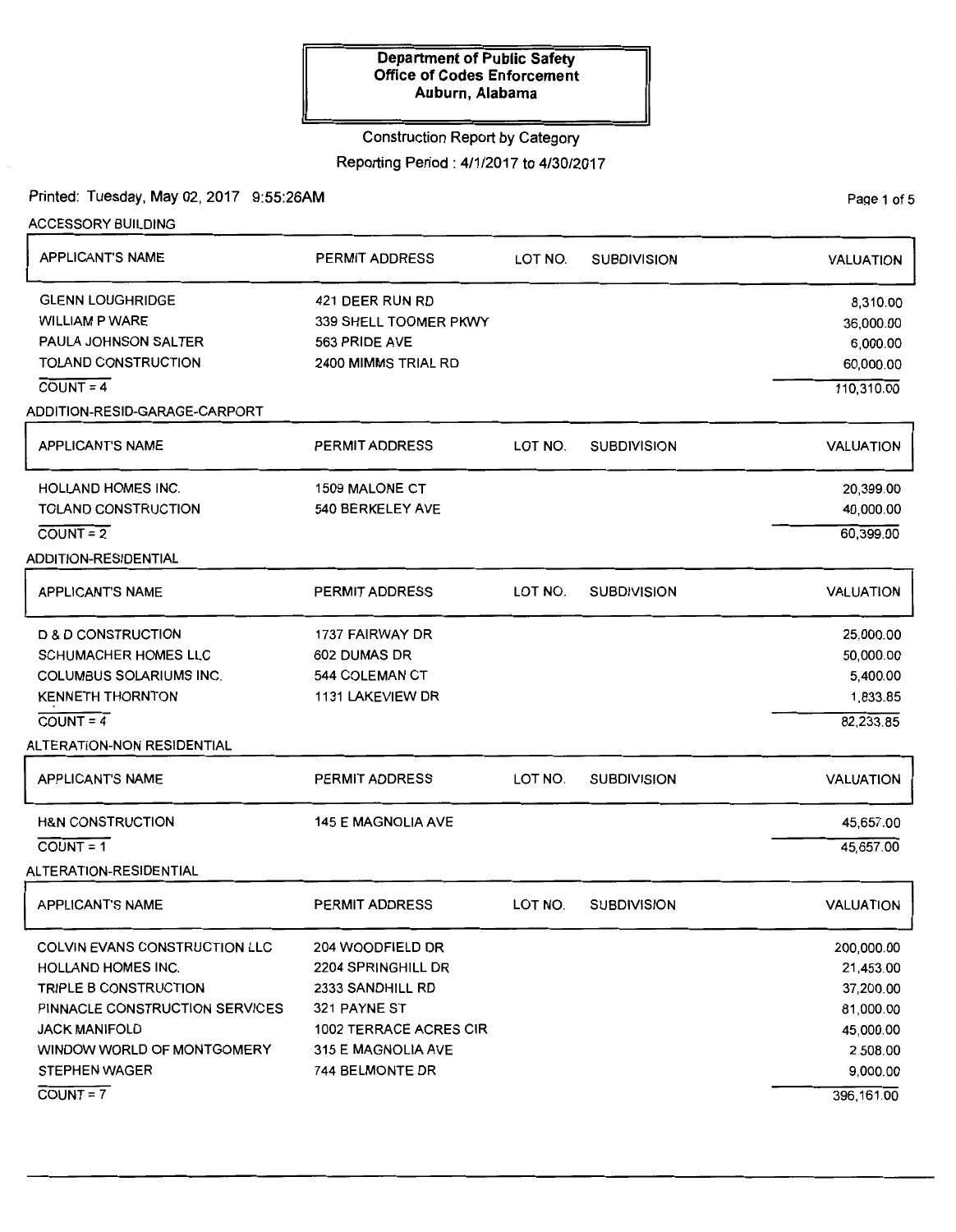### Construction Report by Category

Reporting Period : 4/1/2017 to 4/30/2017

Printed: Tuesday, May 02, 2017 9:55:26AM

AMUSEMENT/SOCIAURECREATIONAL

| <b>APPLICANT'S NAME</b>      | <b>PERMIT ADDRESS</b>    | LOT NO. | <b>SUBDIVISION</b> | <b>VALUATION</b> |
|------------------------------|--------------------------|---------|--------------------|------------------|
| THE BACKYARD EXPERIENCE      | <b>1809 STAPLES CT</b>   |         |                    | 70,000.00        |
| COX POOLS/SOUTHEAST INC.     | 201 W GLENN AVE          |         |                    | 130,000.00       |
| SOUTHEAST POOL BUILDERS      | 299 FLAGSTONE PL         |         |                    | 30,000.00        |
| $COUNT = 3$                  |                          |         |                    | 230,000.00       |
| HOTEL/MOTEL/TOURIST CABIN    |                          |         |                    |                  |
| <b>APPLICANT'S NAME</b>      | PERMIT ADDRESS           | LOT NO. | <b>SUBDIVISION</b> | <b>VALUATION</b> |
| HOLLIS & SPANN, INC.         | 2411 WEST PACE BLVD      |         |                    | 6,160,000.00     |
| $COUNT = 1$                  |                          |         |                    | 6,160,000.00     |
| ROOFING- NON RESIDENTIAL     |                          |         |                    |                  |
| <b>APPLICANT'S NAME</b>      | <b>PERMIT ADDRESS</b>    | LOT NO. | <b>SUBDIVISION</b> | <b>VALUATION</b> |
| HY&G CONST CO                | 1725 E UNIVERSITY DR     |         |                    | 10,612.00        |
| $\overline{COUNT} = 1$       |                          |         |                    | 10,612.00        |
| ROOFING-RESIDENTIAL          |                          |         |                    |                  |
| <b>APPLICANT'S NAME</b>      | PERMIT ADDRESS           | LOT NO. | <b>SUBDIVISION</b> | <b>VALUATION</b> |
| <b>SUPERIOR ROOFING</b>      | 112 LACOSTA CIR          |         |                    | 5,335.00         |
| <b>SUSAN JONES</b>           | 365 PAYNE ST             |         |                    | 1,000.00         |
| MCCRORY CONTRACTING          | 1412 AZALEA DR           |         |                    | 4,100.00         |
| <b>DAVID MILTON</b>          | 555 SHERWOOD DR          |         |                    | 7,000.00         |
| <b>SUPERIOR ROOFING</b>      | 817 ANNABROOK DR         |         |                    | 10,380.00        |
| <b>SUPERIOR ROOFING</b>      | 779 MOORES MILL DR       |         |                    | 11,200.00        |
| <b>SUPERIOR ROOFING</b>      | <b>138 S GAY ST</b>      |         |                    | 3,000.00         |
| APEX ROOFING AND RESTORATION | <b>1421 CROSSING WAY</b> |         |                    | 7,752.48         |
| APEX ROOFING AND RESTORATION | 2014 WINDING WAY         |         |                    | 11,641.28        |
| <b>SUPERIOR ROOFING</b>      | 1683 N CAMDEN CT         |         |                    | 9,075.00         |
| TOP HAT CHIMNEY SWEEPS       | 1662 N CAMDEN CT         |         |                    | 8,921.23         |
| <b>GTR CONTRACTORS</b>       | 1327 N COLLEGE ST        |         |                    | 6,000.00         |
| $COUNT = 12$                 |                          |         |                    | 85,404.99        |

PaQe 2 of 5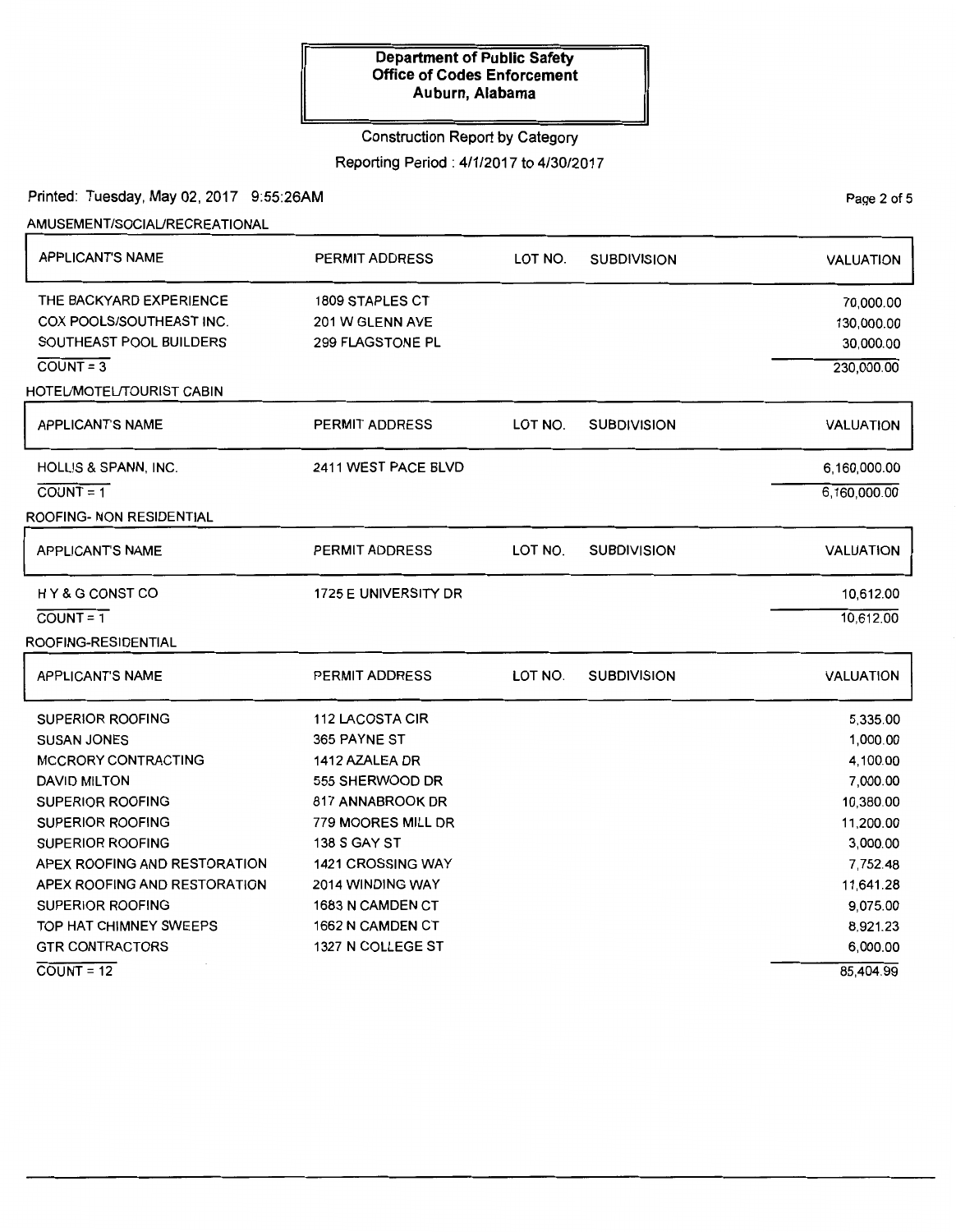Construction Report by Category

Reporting Period: 4/1/2017 to 4/30/2017

## Printed: Tuesday, May 02, 2017 9:55:26AM

### SINGLE FAMILY HOUSE-ATTACHED

| <b>APPLICANT'S NAME</b>       | PERMIT ADDRESS           | LOT NO. | <b>SUBDIVISION</b>              | <b>VALUATION</b> |
|-------------------------------|--------------------------|---------|---------------------------------|------------------|
| DAVID CRUM CONSTRUCTION, INC. | <b>1376 S DONAHUE DR</b> |         | <b>SOUTH DONAHUE TOWNHOUSES</b> | 193,774.92       |
| DAVID CRUM CONSTRUCTION, INC. | 1374 S DONAHUE DR        | 2       | <b>SOUTH DONAHUE TOWNHOUSES</b> | 193,774.92       |
| DAVID CRUM CONSTRUCTION, INC. | 1372 S DONAHUE DR        | 3       | <b>SOUTH DONAHUE TOWNHOUSES</b> | 193,774.92       |
| DAVID CRUM CONSTRUCTION, INC. | 1370 S DONAHUE DR        | 4       | <b>SOUTH DONAHUE TOWNHOUSES</b> | 193.774.92       |
| DAVID CRUM CONSTRUCTION, INC. | 1368 S DONAHUE DR        | 5       | <b>SOUTH DONAHUE TOWNHOUSES</b> | 193,774.92       |
| DAVID CRUM CONSTRUCTION, INC. | 1366 S DONAHUE DR        | 6       | <b>SOUTH DONAHUE TOWNHOUSES</b> | 193,774.92       |
| DAVID CRUM CONSTRUCTION, INC. | 1364 S DONAHUE DR        | 7       | <b>SOUTH DONAHUE TOWNHOUSES</b> | 193.774.92       |
| DAVID CRUM CONSTRUCTION, INC. | <b>1362 S DONAHUE DR</b> | 8       | <b>SOUTH DONAHUE TOWNHOUSES</b> | 193,774.92       |
| DAVID CRUM CONSTRUCTION, INC. | 1360 S DONAHUE DR        | 9       | <b>SOUTH DONAHUE TOWNHOUSES</b> | 193.774.92       |
| DAVID CRUM CONSTRUCTION, INC. | 1358 S DONAHUE DR        | 10      | <b>SOUTH DONAHUE TOWNHOUSES</b> | 193.774.92       |
| $COUNT = 10$                  |                          |         |                                 | 1.937.749.20     |

PaQe 3 of 5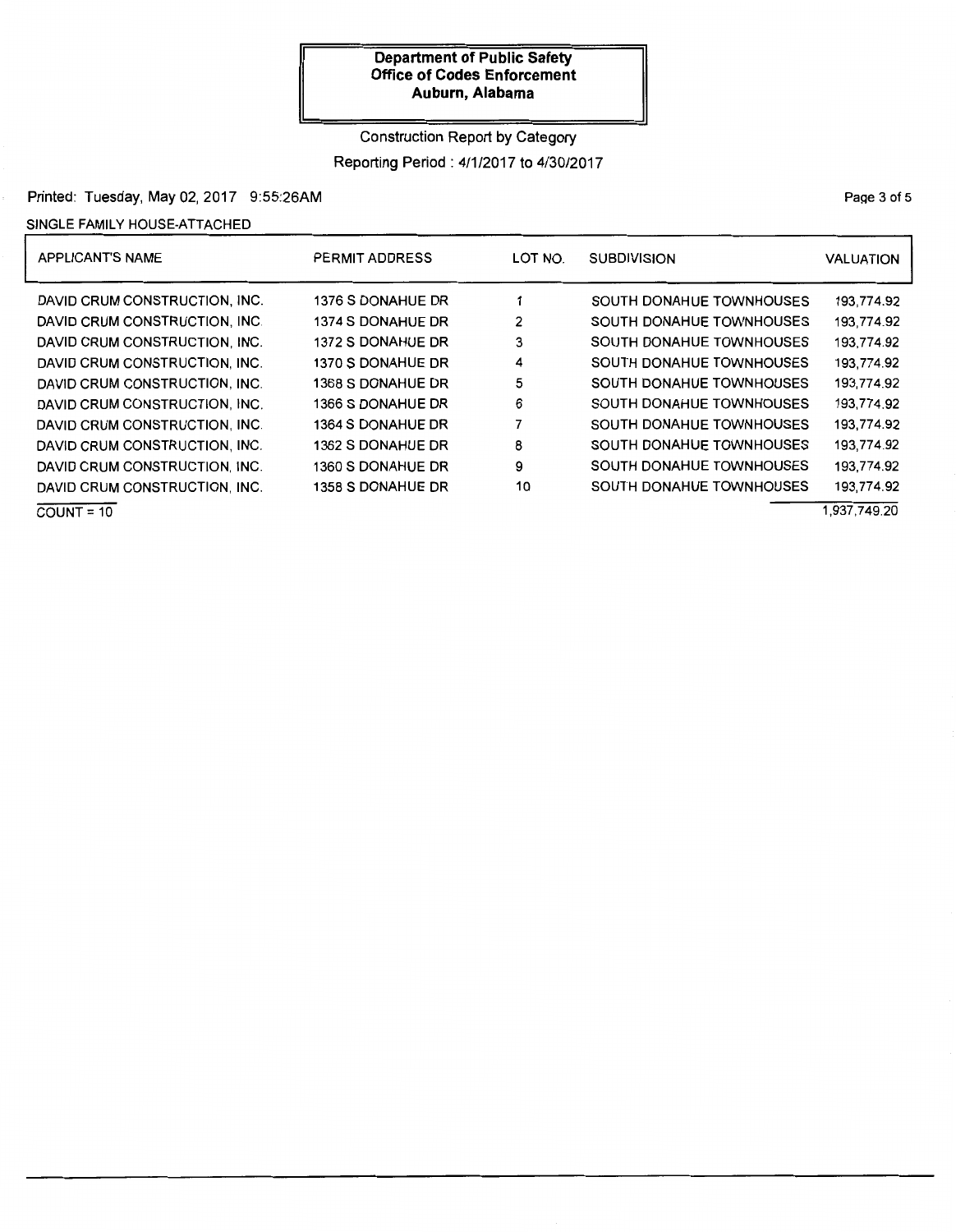# Construction Report by Category Reporting Period: 4/1/2017 to 4/30/2017

### Printed: Tuesday, May 02, 2017 9:55:26AM Page 4 of 5

### SINGLE FAMILY HOUSE-DETACHED

| <b>APPLICANT'S NAME</b>            | <b>PERMIT ADDRESS</b>                      | LOT NO.          | <b>SUBDIVISION</b>           |              |
|------------------------------------|--------------------------------------------|------------------|------------------------------|--------------|
| DILWORTH DEVELOPMENT               | <b>1809 YARBROUGH FARMS</b><br><b>BLVD</b> | 268              | YARBROUGH FARMS PINE VALLEY  | 380,315.89   |
| <b>BUILDERS PROFESSIONAL GROUP</b> | 1273 TULIP CT                              | 35               | <b>GARDENS AT GATEWOOD</b>   | 210,359.72   |
| <b>STONE MARTIN BUILDERS</b>       | 2473 SNOWSHILL LN                          | 53               | THE OAKS AT COTSWOLD         | 203,506.71   |
| RIDGE CREST PROPERTIES LLC         | <b>1614 OVERHILL CT</b>                    | 32               | <b>HIGHLANDS</b>             | 294,197.28   |
| AMERICA'S HOME PLACE               | 850 TACOMA DR                              | 54               | <b>SHELTON WOODS</b>         | 170,365.29   |
| <b>STONE MARTIN BUILDERS</b>       | 2340 SNOWSHILL LN                          | 85               | THE OAKS AT COTSWOLD         | 279,385.21   |
| <b>STONE MARTIN BUILDERS</b>       | 2435 SNOWSHILL LN                          | 43               | THE OAKS AT COTSWOLD         | 249,781.08   |
| <b>BUILDERS PROFESSIONAL GROUP</b> | 2742 MIMMS LN                              | 153              | <b>MIMMS TRAIL</b>           | 433,937.09   |
| ELITE HOMES OF EAST ALABAMA        | 305 QUARRY PL                              | 98               | STONEWOOD FARMS              | 341,663.61   |
| HAYLEY-FREEMAN CONST CO            | 2678 SOPHIA CT                             | 172              | <b>TUSCANY HILLS</b>         | 231,781.20   |
| <b>EASTBROOK HOMES</b>             | 1894 SEQUOIA DR                            | 152              | <b>PRESERVE</b>              | 236,921.10   |
| <b>GRAYHAWK HOMES, INC</b>         | 1549 N CAMDEN DR                           | 72               | <b>DONAHUE RIDGE</b>         | 237, 134.51  |
| DILWORTH DEVELOPMENT               | 1411 PING CT                               | 239              | YARBROUGH FARMS PINE VALLEY  | 319,817.72   |
| SIMS & CO. LLC                     | 2161 WELCH XING                            | 51               | <b>ASHETON LAKES</b>         | 304,888.19   |
| HOLLAND HOMES INC.                 | 203 HICKORY WOODS DR                       | 8A-1             | <b>HICKORY WOODS ESTATES</b> | 240,325.11   |
| DILWORTH DEVELOPMENT               | 1547 MARIE LOOP                            | 47-A             | <b>EAST LAKE SUBDIVISION</b> | 387,738.34   |
| STONE MARTIN BUILDERS              | 2382 SNOWSHILL LN                          | 78               | THE OAKS AT COTSWOLD         | 247,275.09   |
| <b>STONE MARTIN BUILDERS</b>       | 2388 SNOWSHILL LN                          | 77               | THE OAKS AT COTSWOLD         | 230,139.62   |
| <b>GRAYHAWK HOMES INC</b>          | 1561 N CAMDEN DR                           | 69               | <b>DONAHUE RIDGE</b>         | 255,608.71   |
| <b>COOPER ALLAN HOMES</b>          | 4135 CREEKWATER XING                       | $\overline{7}$   | <b>PARKERSON MILL</b>        | 363,488.06   |
| <b>STONE MARTIN BUILDERS</b>       | 2322 SNOWSHILL LN                          | 88               | THE OAKS AT COTSWOLD         | 196,772.56   |
| <b>GRAYHAWK HOMES, INC</b>         | 1546 N CAMDEN DR                           | 74               | <b>DONAHUE RIDGE</b>         | 353,480.41   |
| <b>STONE MARTIN BUILDERS</b>       | 2334 SNOWSHILL LN                          | 86               | THE OAKS AT COTSWOLD         | 230, 153. 12 |
| HOMEWORKS OF ALABAMA INC           | 675 KINGS WAY                              | $61 - A - 1 - A$ | <b>CHARLESTON PLACE</b>      | 258,436.91   |
| <b>RIDGE CREST PROPERTIES LLC</b>  | 1609 OVERHILL CT                           | 20               | <b>HIGHLANDS</b>             | 242,876.70   |
| STONE MARTIN BUILDERS              | 2310 SNOWSHILL LN                          | 90               | THE OAKS AT COTSWOLD         | 244,887.42   |
| <b>GRAYHAWK HOMES, INC</b>         | 1553 N CAMDEN DR                           | 71               | <b>DONAHUE RIDGE</b>         | 305,596.34   |
| <b>GRAYHAWK HOMES, INC</b>         | <b>1189 WEATHERFORD ST</b>                 | 17               | <b>GROVE HILL</b>            | 277,616.70   |
| <b>GRAYHAWK HOMES, INC</b>         | <b>1185 WEATHERFORD ST</b>                 | 18               | <b>GROVE HILL</b>            | 261,915.40   |
| HOMESTEAD RESIDENTIAL              | 508 BENNINGTON CT                          | 397              | <b>ASHETON LAKES</b>         | 355, 130.11  |
| FOUNTAIN, GRANT                    | 2591 MIMMS LN                              | 125              | <b>MIMMS TRAIL</b>           | 239,815.00   |
| DILWORTH DEVELOPMENT               | 1514 PING CT                               | 156              | YARBROUGH FARMS PINE VALLEY  | 602,348.76   |
| ELITE HOMES OF EAST ALABAMA        | 222 FLAGSTONE PL                           | 64               | STONEWOOD FARMS              | 284,248.05   |
| HIVE PARTNERS, LLC                 | 795 S GAY                                  | 1                | WOODFIELD-GAY                | 444,511.90   |
| ELITE HOMES OF EAST ALABAMA        | 2604 CAPRI WAY                             | 86               | <b>STONEWOOD FARMS</b>       | 306,831.49   |
| LANDMARK PROPERTIES                | 1610 ELLA GRACE DR                         | 154              | YARBROUGH FARMS CLUB CREEK   | 401,642.75   |
| DILWORTH DEVELOPMENT               | <b>1854 YARBROUGH FARMS</b><br>BLVD        | 246              | YARBROUGH FARMS PINE VALLEY  | 310,861.74   |
| <b>EASTBROOK HOMES</b>             | 2713 BRIGHTON LN                           | 184              | <b>MIMMS TRAIL</b>           | 236,921.10   |
| HOLLAND HOMES INC.                 | 320 CARY DR                                | 2B               | <b>CARY PARK</b>             | 304,550.00   |
| <b>BUILDERS PROFESSIONAL GROUP</b> | 200 WOODWARD WAY                           | 154              | <b>MIMMS TRAIL</b>           | 336,209.60   |
| MICHAEL ALLEN HOMES                | <b>12 KIPLING LN</b>                       | 6                | LEGACY                       | 315,903.84   |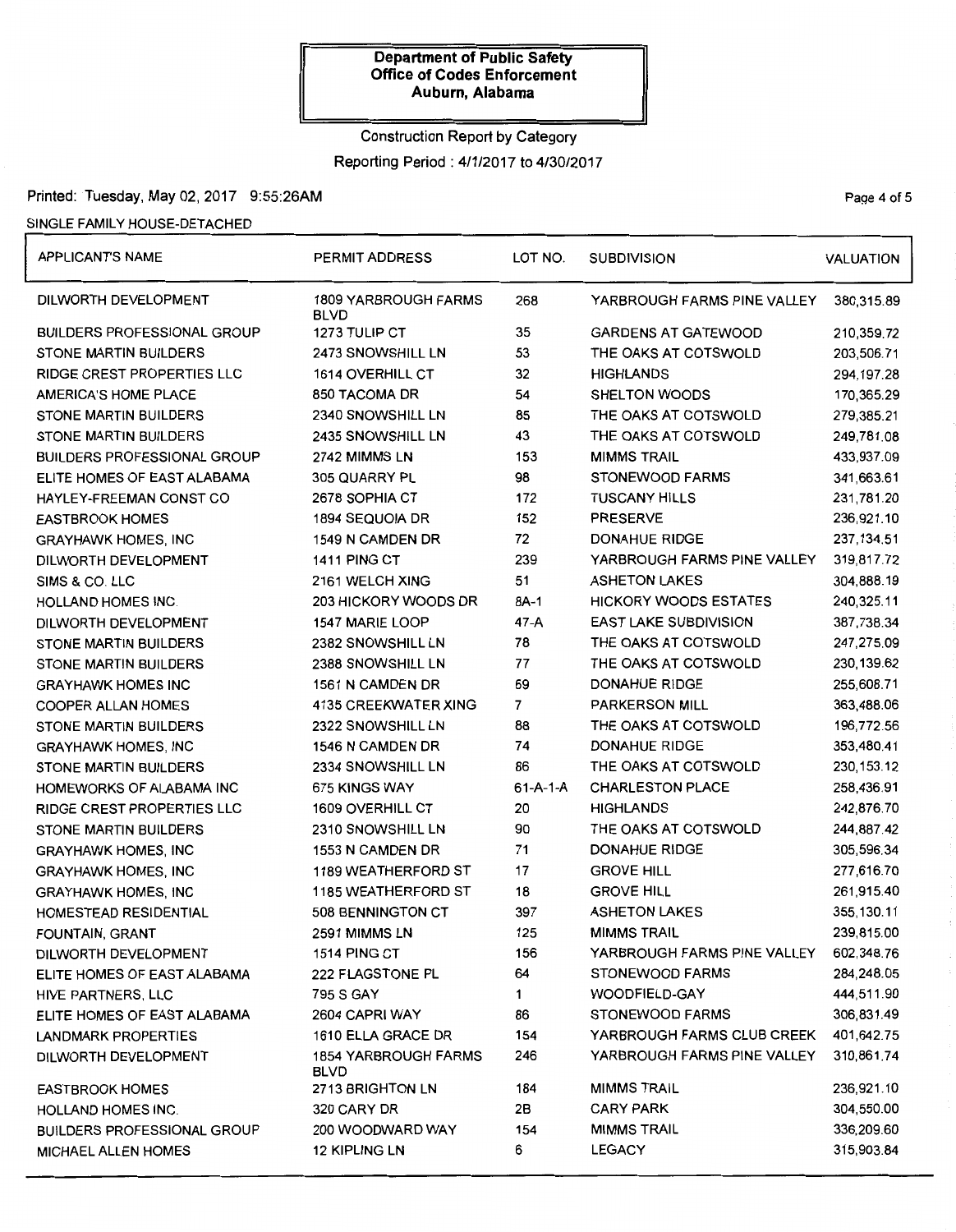# Construction Report by Category

Reporting Period : 4/1/2017 to 4/30/2017

### Printed: Tuesday, May 02, 2017 9:55:26AM

SINGLE FAMILY HOUSE-DETACHED

| <b>APPLICANT'S NAME</b>                | <b>PERMIT ADDRESS</b> | LOT NO.   | <b>SUBDIVISION</b>         | <b>VALUATION</b> |
|----------------------------------------|-----------------------|-----------|----------------------------|------------------|
| <b>HOMESTEAD RESIDENTIAL</b>           | 246 FLAGSTONE PL      | 67        | <b>STONEWOOD FARMS</b>     | 285,464.64       |
| HAYLEY-FREEMAN CONST CO                | 2694 SOPHIA CT        | 168       | <b>TUSCANY HILLS</b>       | 237.766.36       |
| HOMEWORKS OF ALABAMA INC               | 106 CAROLINA CT       | 45A       | <b>CHARLESTON PLACE</b>    | 247,566.00       |
| DILWORTH DEVELOPMENT                   | 952 ANDREWS AVE       | 198       | YARBROUGH FARMS - THE PARC | 279,954.05       |
| DILWORTH DEVELOPMENT                   | 339 BAYTREE LN        | 3D        | <b>CARY WOODS</b>          | 314,294.20       |
| <b>STONE MARTIN BUILDERS</b>           | 2482 SNOWSHILL LN     | 60        | THE OAKS AT COTSWOLD       | 202,080.35       |
| <b>STONE MARTIN BUILDERS</b>           | 2328 SNOWSHILL LN     | 87        | THE OAKS AT COTSWOLD       | 203.506.71       |
| <b>STONE MARTIN BUILDERS</b>           | 2494 SNOWSHILL LN     | 59        | THE OAKS AT COTSWOLD       | 209,317.33       |
| <b>JAMES LINDER</b>                    | 318 BOWDEN DR         | 44        | <b>EAST HIGHLANDS</b>      | 226,830.00       |
| HAYLEY-FREEMAN CONST CO                | 1081 RUNNINGVINE LN   | 19        | <b>IVEYS</b>               | 173,455.00       |
| $COUNT = 51$                           |                       |           |                            | 14,509,574.07    |
| STRUCTURE OTHER THAN BUILDING          |                       |           |                            |                  |
| <b>APPLICANT'S NAME</b>                | PERMIT ADDRESS        | LOT NO.   | <b>SUBDIVISION</b>         | <b>VALUATION</b> |
| <b>RABREN GENERAL CONTRACTORS INC.</b> | 1000 W VETERANS BLVD  |           |                            | 65,000.00        |
| <b>BAILEY-HARRIS CONSTRUCTION</b>      | 229 TEAGUE CT         |           |                            | 105,000.00       |
| $COUNT = 2$                            |                       |           |                            | 170,000.00       |
| <b>TWO-FAMILY BUILDING</b>             |                       |           |                            |                  |
| <b>APPLICANT'S NAME</b>                | PERMIT ADDRESS        | LOT NO.   | <b>SUBDIVISION</b>         | <b>VALUATION</b> |
| DILWORTH DEVELOPMENT                   | 1794 COVINGTON RDG    | 503 / 504 | <b>DEVONSHIRE</b>          | 534,031.02       |
| $COUNT = 1$                            |                       |           |                            | 534,031.02       |
|                                        |                       |           |                            |                  |

TOTAL COUNT= 99

TOTAL VALUATION=

24,332,132.13

 $\mathscr{H}$ **BUILDING OFFICIAL** 

PaQe 5 of 5